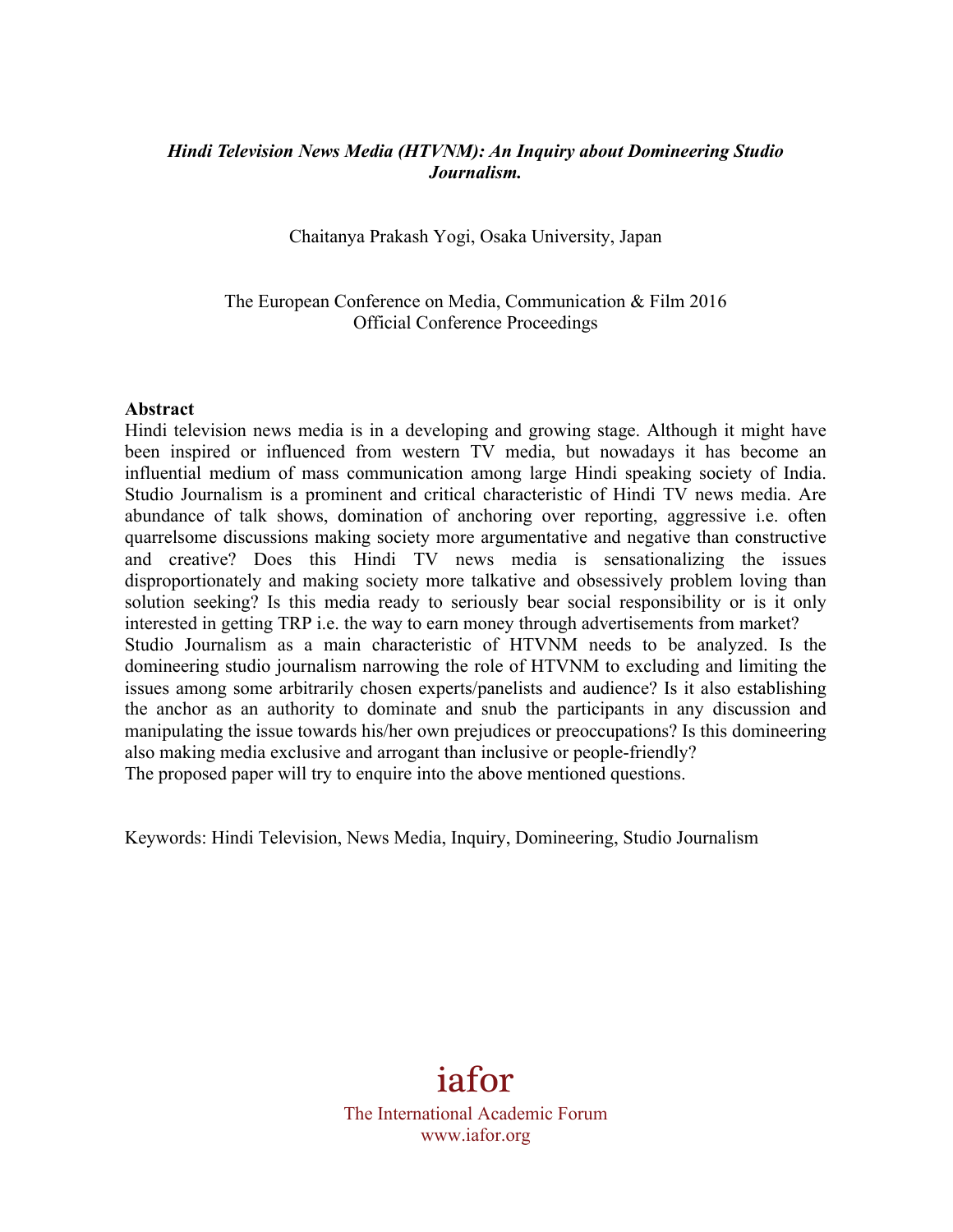## **Television**

Television has emerged not only as a powerful medium but it is now established as powerful phenomenon by which anybody can become too close to the things, persons, happenings and events as much as far they are to him or herself. This phenomenon was identified several years ago as:

"Television means literally vision at distance. It is a complete word derived from the Greek tele – at a distance and the Latin verb video "I see" This mixing of Greek and Latin is repugnant to classical minds, and several letters have operated recently in the press objecting to its use. These objections however have come too late; the word 'television' is already part of English language and may be briefly defined as vision by telegraphy. With Television we see what is happening at a distance while it is happening."

In the beginning of the era of economic globalization, the realistic approach to this medium was analyzed as below:

"We can call television an essentially realistic medium because of its ability to carry a socially convincing sense of the real. Realism is not a matter of any fidelity to an empirical reality, but of the discursive conventions by which and for which a sense of reality constructed<sup>"2</sup>

Television has created a wider platform and scope for interpersonal communication or conversation and its very capacity to make conversation visible and public has become a greater contribution to the process of making society democratized.

"We live in the age of conversation. It is one of the unquestioned goods of the moment and a normative ideal of how the media are expected to work in a democracy."<sup>3</sup>

On the other hand the Media is allegedly known for its very nature of being responsible for eliminating the power and scope of actual conversation in the society.

"If conversation is good thing, then its absence is a bad one. The notion that media have usurped our powers of conversation is one of the stock images of how the twentieth century went bad".<sup>4</sup> The above argument had also been understood more clearly as the following explanation:

"The quantitative pressure of modern knowledge has been responsible for the decay of oral dialectic and conversation. The passive reading of newspapers and newspaper placards and the small number of significant magazines and books point to the dominance of conversation by the newspapers and to pervasive influence of discontinuity, which is, of course, the characteristic of the newspaper, as it is of the dictionary."<sup>5</sup>

Television as visual medium has the power and capacity to represent real and artificial both simultaneously.

 

<sup>&</sup>lt;sup>1</sup>Alfred Dinsdale, 1926, *Television: seeing by wire or wireless*, Sir Issac Pitman and Sons Ltd. London, p.15. 2 John Fiske, 1988, *Television Culture*, Routledge, London, p.21.

<sup>&</sup>lt;sup>3</sup> James Curran and David Morley (eds.), 2006, *Media and Cultural Theory*, Routledge, p.115.<br><sup>4</sup> James Curran and David Morley (eds.), 2006, *Media and Cultural Theory*, Routledge, p.115.

<sup>5</sup> James Curran and David Morley (eds.), 2006, *Media and Cultural Theory,* Routledge, p.116.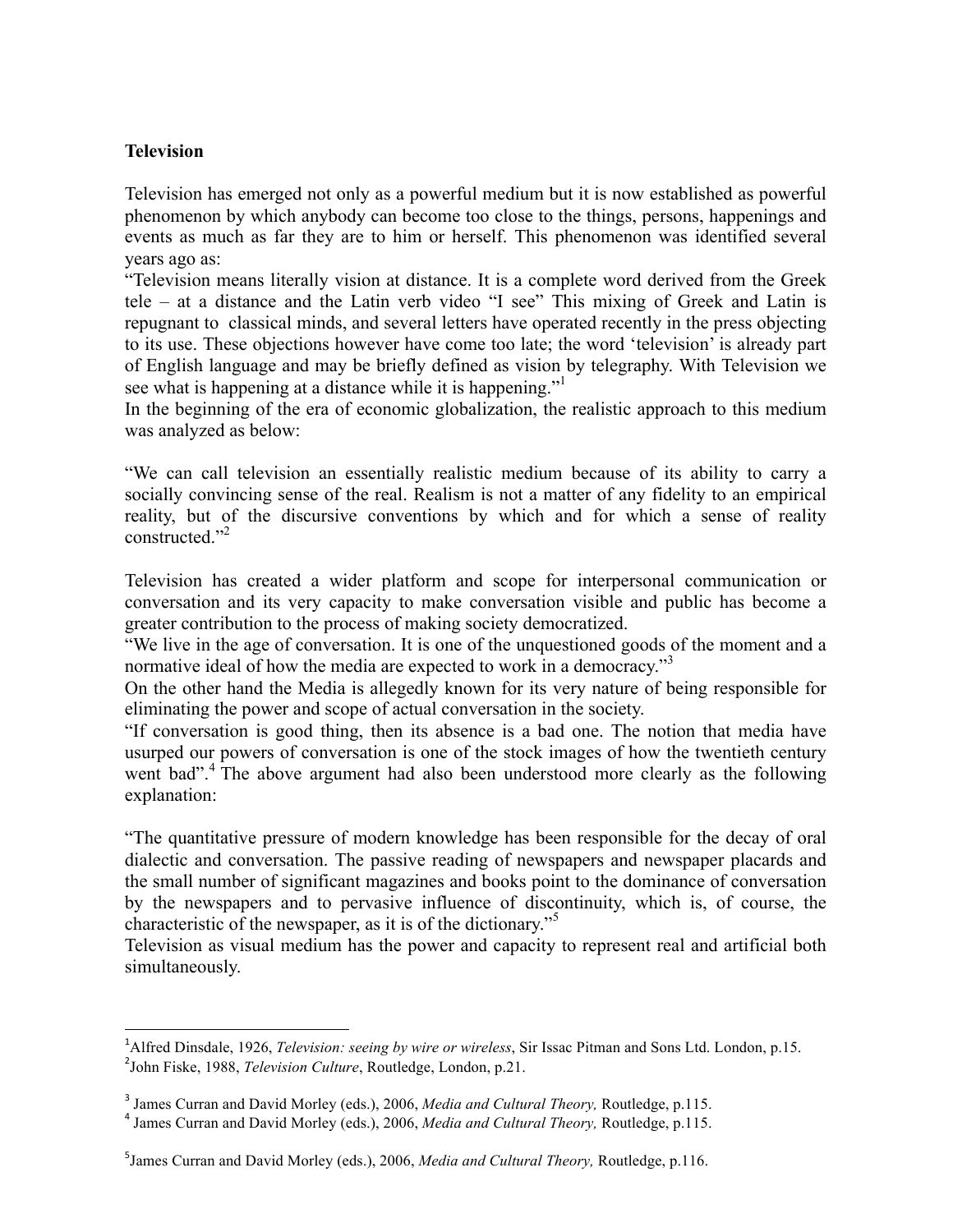"We must now consider television coverage of another phenomenon which contributes the actual and artificial, which is both a significant feature of real life and a kind of playful fiction: sport $"$ <sup>6</sup>

And at last Television was considered as the power of socio-political change with certain ideological effects:

"We can enumerate some of the major ways in which thinking about television's power has moved beyond the simple behavioristic conceptions:

- 1. From a focus on the effects of television in terms of changes in isolated aspects of individual behavior, attention has shifted toward 'ideological effects'
- 2. Structuralist theory apart, the source of television's power is no longer isolated to television's message. Rather television works in conjunction with other forces, and derives much of its power from its socio-political context.
- 3. It is no longer considered appropriate to conceive of televisual messages as embodying isolated stimuli properties. Message are now treated as more complex phenomena, often as 'coded discourses'
- 4. Again, certain structuralist accounts notwithstanding, it is widely acknowledged that individual audience members may variously interpret television's coded discourses.
- 5. More theoretical attention is given to the fact that the individual is subject to a wide range of potential influences other than television and the mass media.
- 6. Attention has been drawn to television as a commercial enterprise, involved in, and integral to, the practices of capitalist enterprises.
- 7. Attention has been drawn to ways in which television serves the interests of the state and dominant groups by projecting a dominant ideology".7

 

<sup>6</sup> Andrew Crisell Palgrave, 2006, *Forms of infotainment, 'Study of Modern Television: Thinking inside the box'*, Macmillan, New York, p. 97.

<sup>7</sup> Page 29, studying the power of Television, "The Power of Television", Conrad Lodziak,

Frances Pinter (Publishers), London.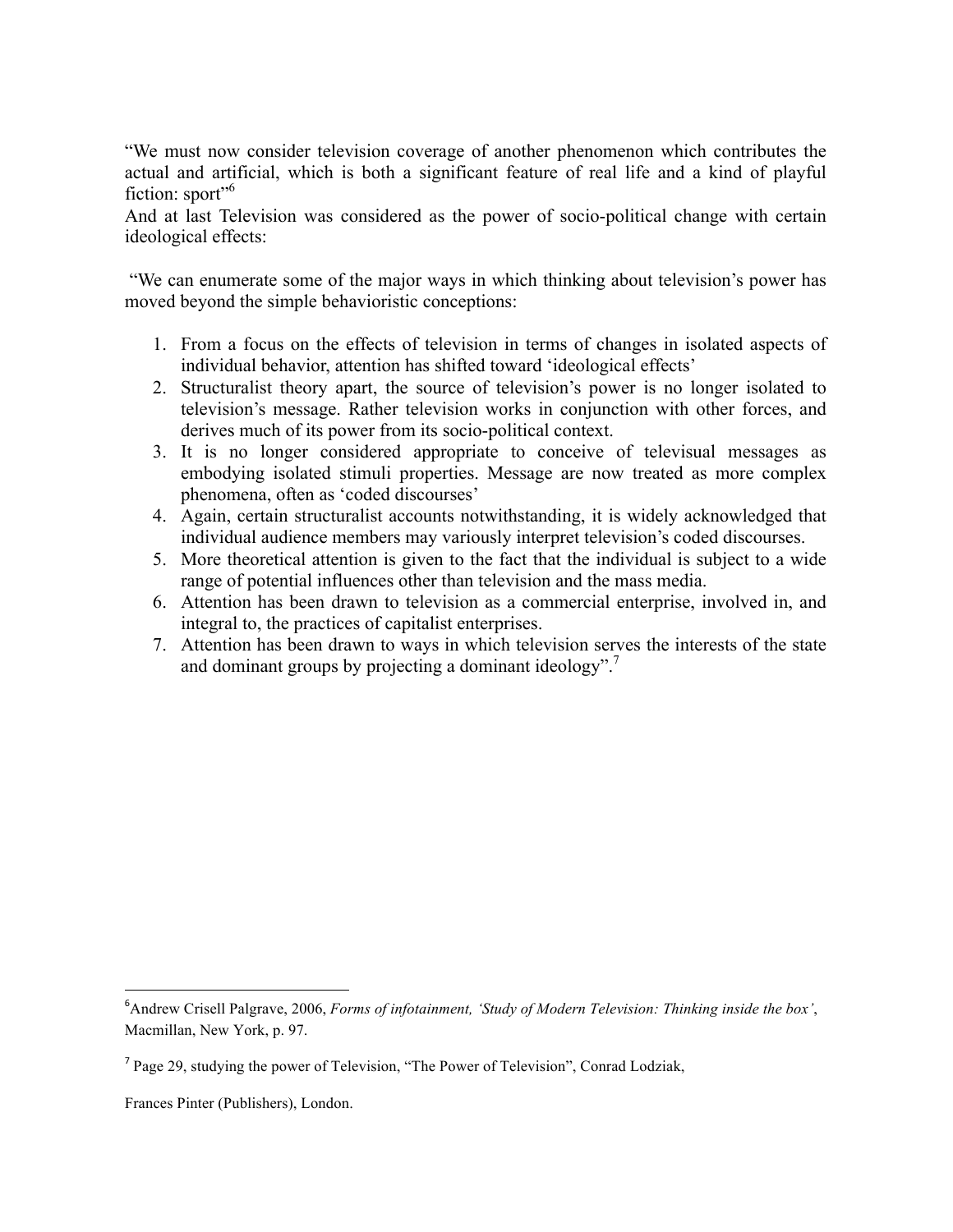#### **Television in India**

Television, the powerful medium of mass communication and socio-political change, has become a big industry in India. The terrestrial television had begun in India on 15 September 1959. Now 167 million households out of 234 million households of India have televisions sets. As per one data, India has a collection of over 823 channels of which 184 are pay channels. There are several 24 hour Hindi Television channels in India.

The prominent Hindi TV channels are:

1. Aaj Tak 2. ABP News 3. Zee News 4. DD News 5. India TV 6. NDTV India 7. News Nation. 8. IBN 9. News 24 10, Delhi Aaj Tak 11. India News 12. Sudarshan News 13. A2Z News. 14. Live India. 15. Rajyasabha TV 16. Loksabha TV 17. Tez 18. Zee live.

Other than these, there are several regional channels also that are running as 24 hours Hindi Television News channels.

These five Hindi News TV Channels are being considered as the top five Hindi TV News Channels in India, as per BARC (Broadcast Audience Research Council, India) ratings:

| Rank          | Channel name       | Weekly ratings     |
|---------------|--------------------|--------------------|
|               |                    | Sum Week 24 (2016) |
| 1.            | Aaj Tak            | 70126              |
| 2.            | India TV           | 66035              |
| 3.            | <b>ABP</b> News    | 46554              |
| 4.            | India News         | 42324              |
| $\mathcal{F}$ | <b>News Nation</b> | 38299              |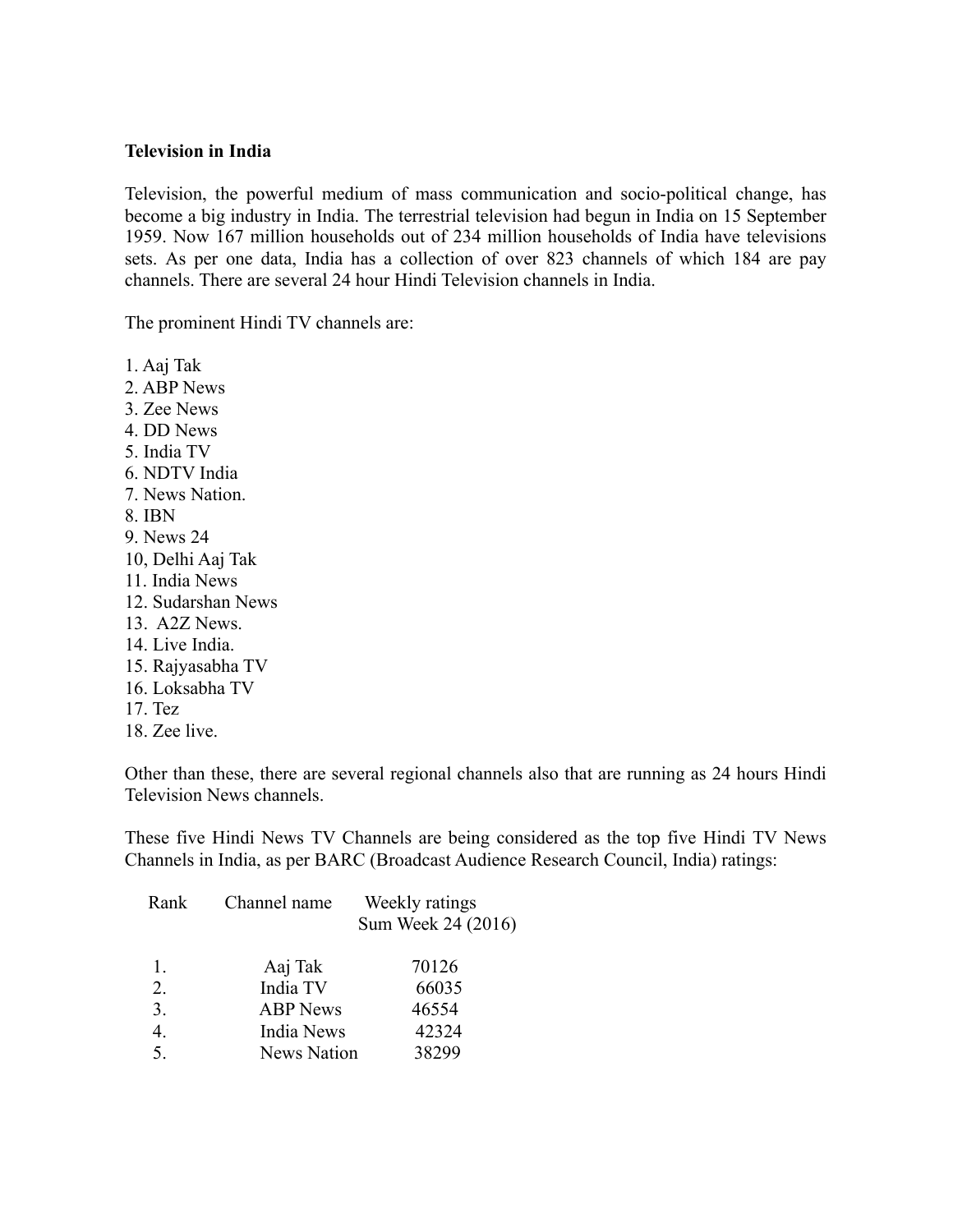# **Domineering studio Journalism in HTVNM**

Hindi Television News Media has rapidly changed its character from reporting based or field based journalism to Studio Journalism from its beginning. In the beginning Anchors or News readers were often experienced reporters or Editors but after some time this media replaced the experience and journalistic sense by so called glamour.

एंकरिंग में महिलाएं ही आ रही हैं और सुंदरता को छोड़ भी दीजिए तो शायद वैसे भी महिलाओं को देखना अच्छा लगता है। लेकिन हो यह रहा है कि छोटी उम्र की लड़कियां दिखने लगी हैं सारे चैनलों पर एंकर के रूप में।<sup>8</sup> (Only women are coming as anchors and even if we leave the point of beauty, it seems good/satisfactory to look at them. But what is happening is that the girls that are appearing on all the channels are of a lesser age group)

Actually the whole understanding of journalism is based on the dissemination of the information in order to represent, reveal, express or transmit the truth or reality to the public or masses. This understanding is challenged when the experience of HTVNM is being narrowed as providing prominence or dominance to studio activity in the place of searching, researching, smelling, sensing or getting the news directly from public or field. As far as the case specific observation about HTVNM is concerned, the role of reporters and editors has become least important and the dominance of anchoring has been established as the hard fact to be tolerated.

# **HTVNM is Talk show centric**

It appears as if the obvious outcome of increasing dominance or prominence of studio journalism is shifting the paradigms of news media, as HTVNM has become talk show centric - the space of the news is being limited. Very often the news is read so speedily that not only the news becomes secondary, but it also challenges the audibility of audiences or receivers. Sometimes this kind of news slot in HTVNM is named as speed news.

The myth has become established among the media fraternity of HTVNM that talk shows are earning both- popularity and money, in terms of getting TRP. The need arises to examine the necessity, role and importance of these talk shows through which a myth has been created that media persons are more interested in convenient, comfortable, secure, soft and glamour full anchoring than inconvenient, insecure, hard, discomforted, glamour-less life of reporters. This need automatically questions the objective, perspective and purpose of journalism in the specific context of HTVNM.

# **Talk shows are Anchor centric**

 

Initially, the talk shows were based on the issues and sometimes on the quality of discussion related to the panelists. Gradually they have become dependent on the name, persona and style of specific anchor. Now the fact applies on most of the Hindi TV channels that the talk

<sup>8</sup> Punya Prasun Vajpayee (Well Known Anchor of HTVNM, presently working for Aaj Tak Channel), 'Breaking News' (Hindi book about HTVNM ), Page 64,Vaani Prakashan, New Delhi,2006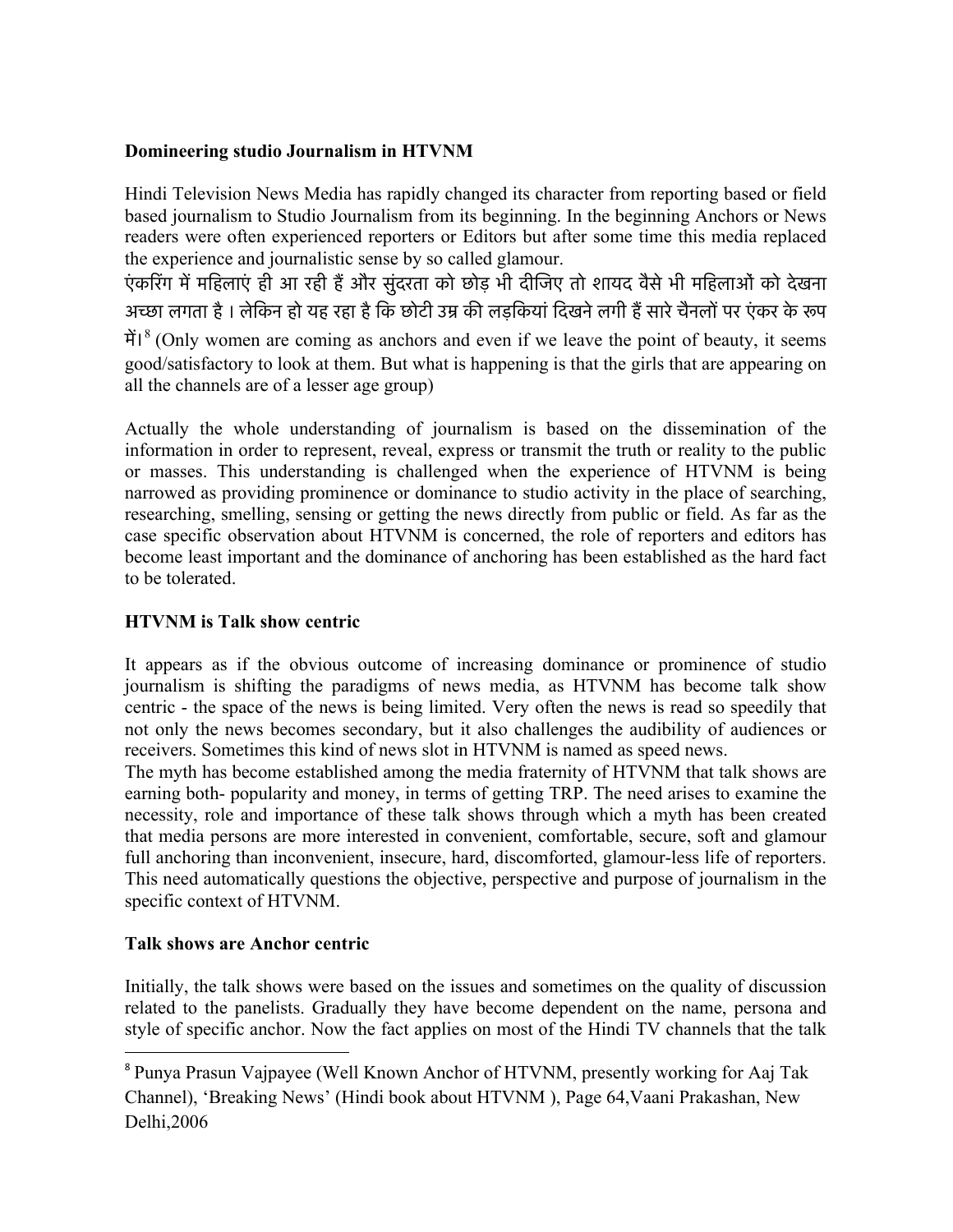shows which are to be transmitted on their screen whether they are live or recoded, are Anchor Centric.

## **Anchors are I-specialists**

The basic sense of journalism advices someone to refrain from using 'I' in writing and speaking, because the entire art or duty of disseminating information called journalism is only an art or duty of mediation. It needs more catalytic approach than a role of active and aggressive participant to hammer a position or a side as an advocacy.

Nowadays HTNVM is passing through a phase in which the anchors are using 'I' several times in the talk shows without any moral and technical hesitation. The fact which is more contradictory to the sense of mediation is that the talk shows are named after the names of particular anchors and the anchors are announcing proudly and prudently these shows as 'My show'.

### **Anchors are often preoccupied with their ideas, opinions or perceptions**

The observation of this writer is that almost all anchors are having their own ideological, political, social or individual preoccupations about the topic of the discussion during the talk shows. An anchor is only assigned a role to mediate or moderate the discussion (not to manipulate the issue or discussion as per his perception or opinion). Paradoxically, before applying make up to change themselves in the role of anchor they do not wash off their mental occupations, prejudices or dogmas but they knowingly or unknowingly misuse their role of anchoring in establishing or endorsing their own pre-occupations by manipulating the opinions or information during the discussions.

#### **Anchor Dominates**

The basic sense of journalism does not allow anchor to dominate the discussion or other panelists as the anchor is there only to mediate and moderate the discussion with modesty, honesty and objectivity, but anchors in HTVNM relish their dominance when they pose themselves as an authority on every issue. They usually carry judgmental approach as to give the last line about almost every issue, which they have chosen for their show. They usually relish the capacity to hold, turn or close (sometimes abruptly) the discussion as per their whim.

### **Anchor Shouts**

Television is a medium which is generally used in households in India. It is a part of normal practice in Indian families that they often watch television with family members. It is a well known fact that in the recent times TV sets are controlled by remote control and every remote control has the capacity to control the volume of their sets. The TV viewers often observe that during the commercial break the volume suddenly increases and then they have to adjust the volume through their remote controls.

This family audience of HTVNM feels helpless when the anchors shout aggressively during talk shows. The whole household gets tense while they watch these shows collectively in their houses.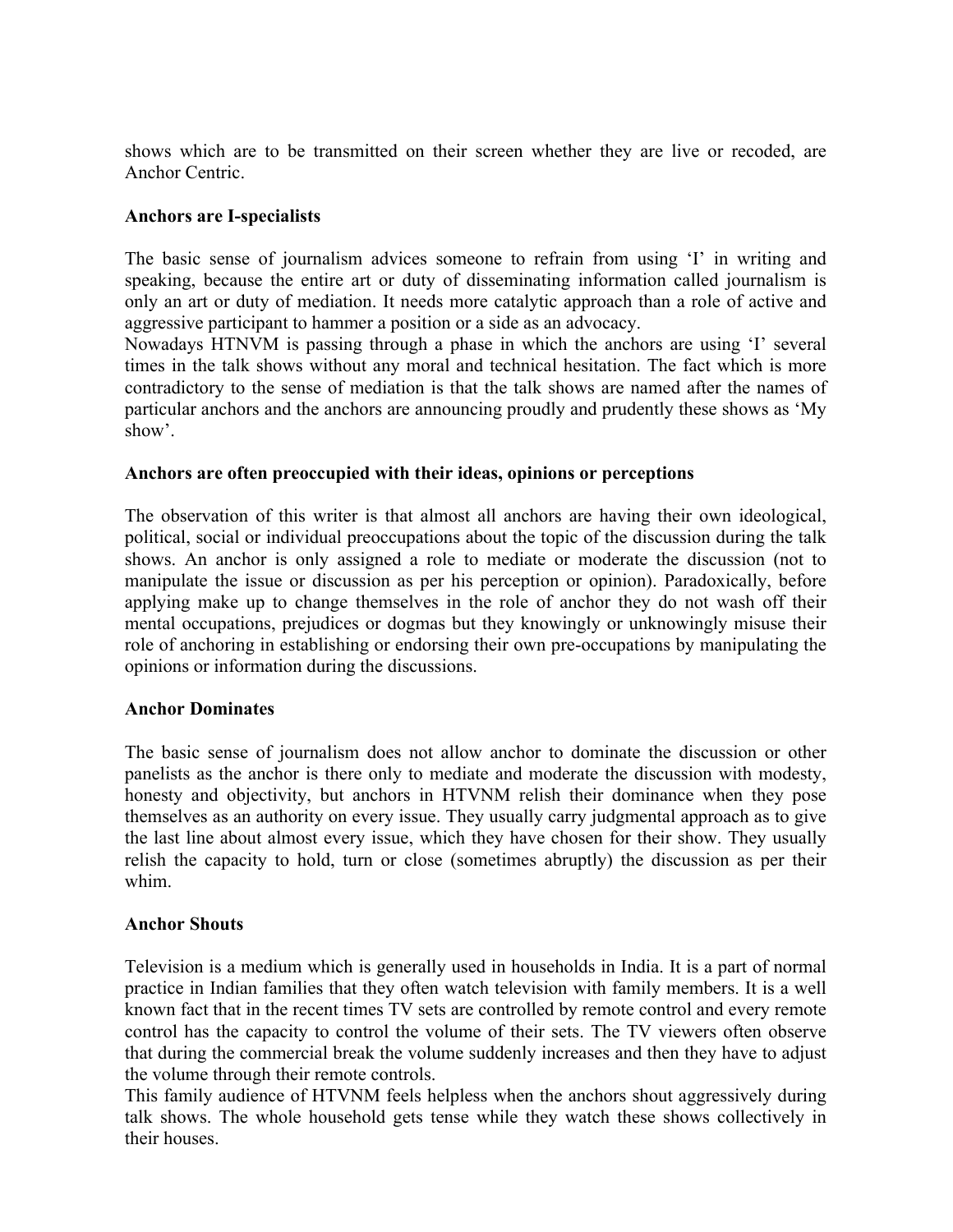### **Anchor Snubs**

The style of aggressive anchoring becomes more indecent and irritating when anchor snubs the invited panelists abruptly. This style of anchoring can be considered as the need or necessity of these talk shows as it is the responsibility of the anchor to create a balance among expressions of the opinions during the discussion, but often it happens without any reason or need but out of their habit to dominate the show. The psychological side of this behavior can be analyzed as an inherent weakness of a person who is in the role of anchor. This weakness may surface because of deficiency of genuine confidence which inhibits the anchor's quality and capacity to moderate the discussion in nice and decent way. The writer of this paper is more convinced with the later than the previous analytical view after observing these kind of talk shows regularly several times with an objective view.

## **Anchor obstructs the natural flow of the discussion**

The natural flow of any discussion implies spontaneity, freshness, openness, originality of ideas and freedom to discuss the issues in the complimentary manner. The conflict loving sense of modern media sometimes inherently compels the anchors to obstruct this natural flow instead of cherishing, nourishing and encouraging this very sense of purposeful and meaningful discussion towards the solution of the problem on which the particular discussion is going on. This obstructionist approach of any anchor may get appreciation from some sort of viewers or fans but actually this approach fails to create any satisfaction for the entire panel along with the anchor him/herself and also for the viewers in the long run. This very approach or behavior of an anchor to obstruct the flow of the discussion could create a conflict or quarrelsome atmosphere during the show among all participants or panelists which may attract the viewership temporarily but the long term effect of it is observed as negative as it defeats the whole perspective and purpose of duty and art of mediation.

## **Anchor behaves abnormally**

A normal behavior with gumption and natural conscience is required from the anchor for an art of mediation. Contradictorily, it is being observed by this writer as a normal viewer that the anchors in HTVNM are behaving abnormally and are being dramatic, sarcastic and unnecessarily aggressive and offensive during the talk shows or discussion.

It is known that anchors are not playing 'other's' role during the shows as anchors but they are playing their own role. If it is so, then it is genuinely required that the best part of their personality or best version of their journalistic capability must be presented or expressed there.

Unfortunately when they react in a dramatic and sarcastic manner then they themselves deteriorate from their own best qualitative expression then how can they enhance or upgrade the quality of the show or discussion?

## **Anchor Manipulates**

Manipulation of the information is part of any media propaganda*.* The real purpose of media is to mediate only without any manipulation at all. Manipulation is a dangerous in the sense that it destroys objectivity of Media and makes it incapable to be received by all.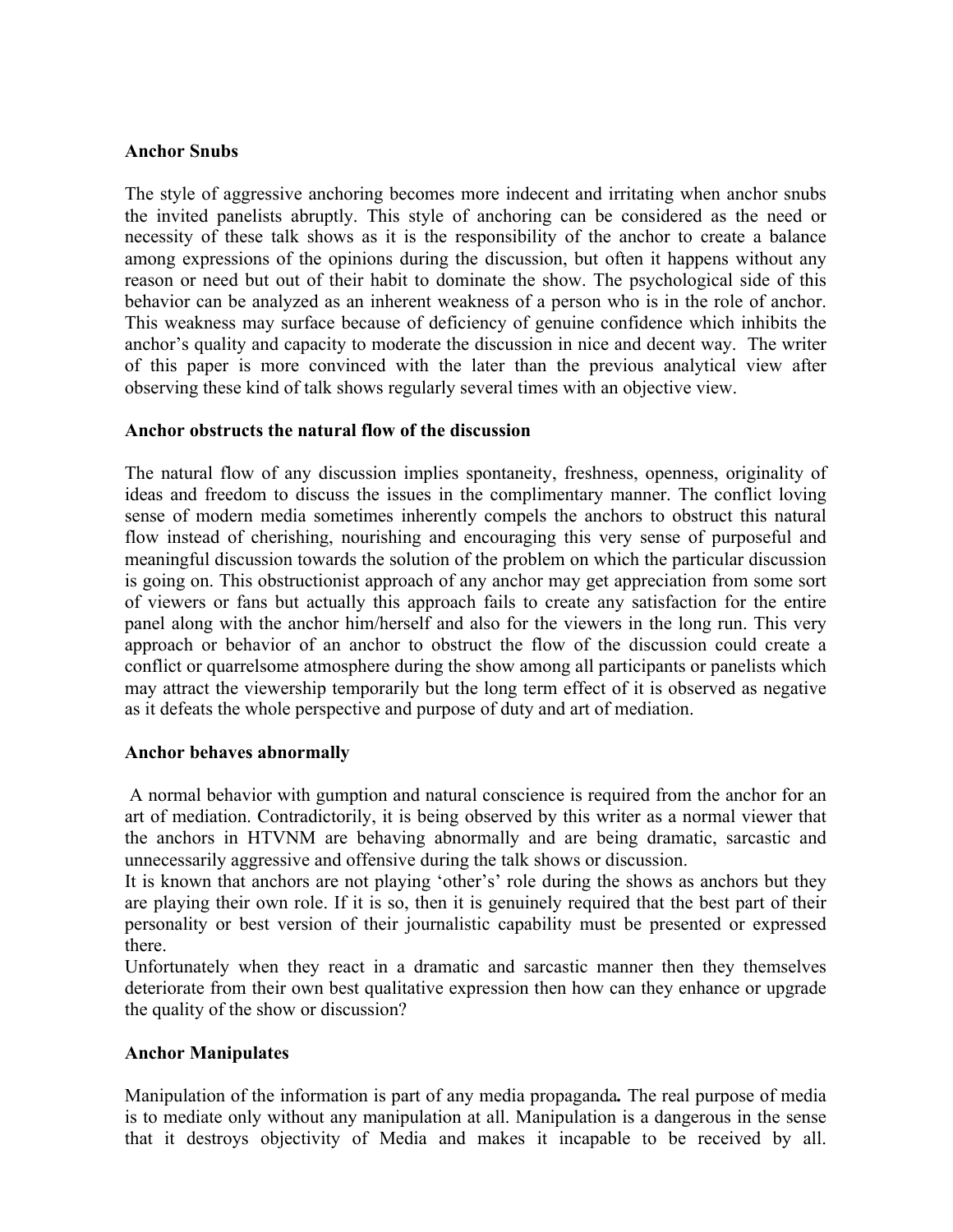Unfortunately it is observed in HTVNM that anchors are manipulating the information and opinions as per their perception or may be as per their channel's unsaid policy.

## **Anchor curbs, concludes discussions arbitrarily**

It is also observed that as a general tendency the anchors in HTVNM often curb discussions when it goes beyond their expected ends or boundaries. When they feel that discussion is not turning as per their line of thinking, they take a break or they conclude the points, opinions and even close the discussion arbitrarily without giving any clarity to the audience. This kind of behavior makes anchors whimsical, arbitrary, arrogant, and more indecent, especially when they appear to take audience foe granted.

## **Talk shows confuse the audience**

In HTVNM, the maximum part of the process of talk shows is engaged in making the whole atmosphere hot or quarrelsome or full of conflict and contradictions. The element of sensation gets priority in dissemination of information or inviting the opinions rather than doing an effort to get or search a rationale or an element of understanding from the discussion. The entire approach is based on the intention of making short-term influence or impact than on the objective to create long term clarity among audience about the particular issue.

## **Talk shows orchestrates, manages public opinion**

The terminology which is being used in Talk shows in HTVNM is often posing these shows as real and authentic representative of the Nation. Sometimes they gather a group or a crowd as the representative audience in a studio or at the artificially constructed sets, and they pose that the entire representation of country is there in their shows. Often they ask invisible audience to send opinions through SMS and sometimes they also ask studio audience to give their opinions. Actually this type of exercise can be considered as orchestrated form or managed form of public opinion, because authenticity of this type of exercise cannot be checked or proved by any objective agency or institution. The Hindi TV channels are not feeling any moral or technical need of declaring or disclaiming anything about the authenticity or orchestrated nature of this kind of so called democratic exercises during the shows.

## **Anchor behaves as celebrities**

The obvious outcome of these Anchor centric talk shows in HTVNM is that the anchor gets popularity due to their maximum onscreen visibility and automatically they start to behave like a celebrity. They hesitate in going to public places and become selective and cautious in interaction with common or ordinary people. They often show tantrums and attitude of arrogance in their public behavior. This kind of development, which is generally observed in the personality of anchors, cannot be considered as a responsible journalistic personality. The above analytical study is based on the general observation of the writer of this paper about Talk shows and anchors in HTVNM. This study is presented here as the 'Seed Thought' to debate on this topic to examine and explore the basic sense of anchoring in terms of a wider perspective of journalistic duties and responsibilities to the entire society. This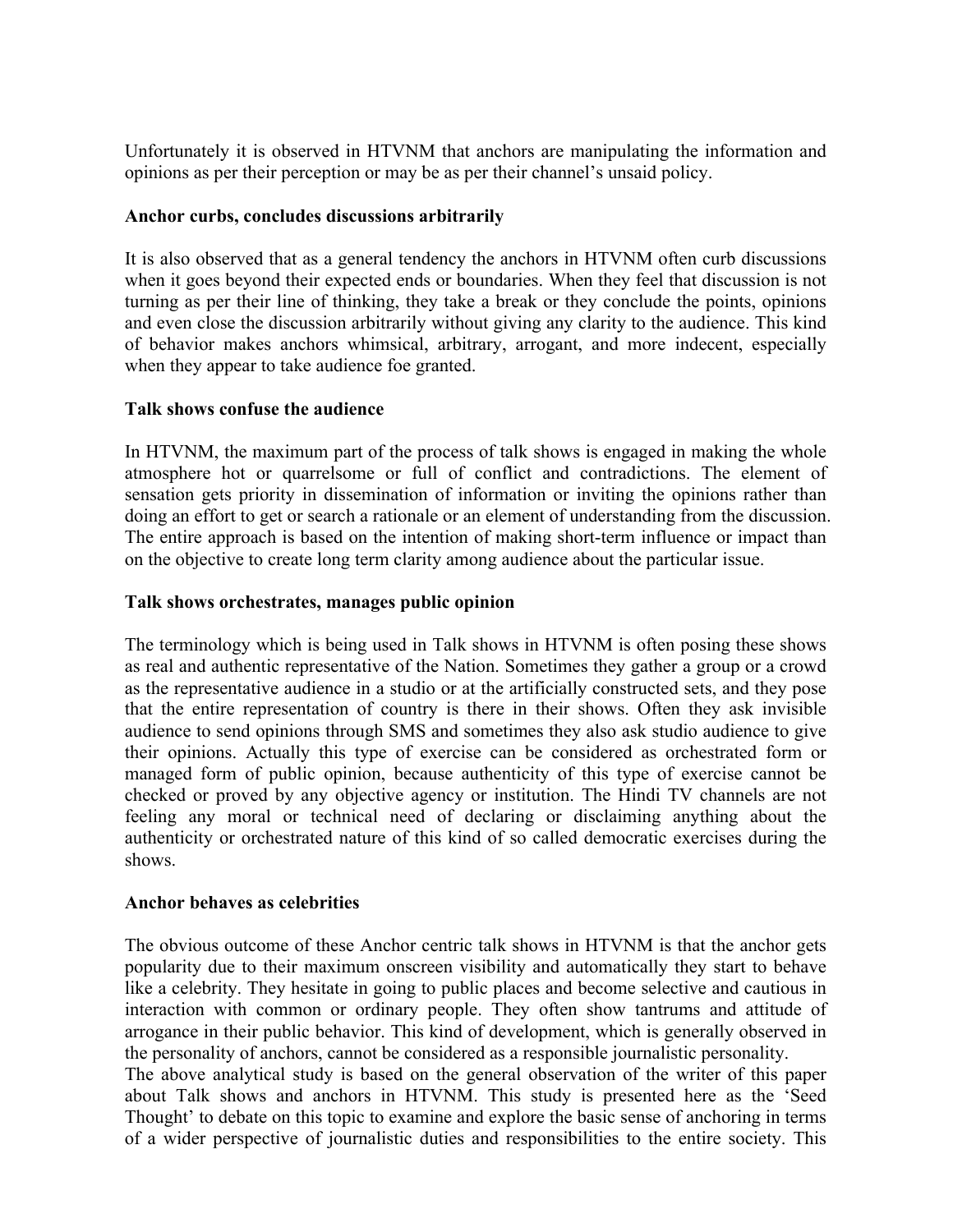observation based analysis is also as an initiative towards intense study and research about the domineering nature of studio journalism which is almost grabbing the space of field based journalism as far as HTVNM is concerned.

## **Conclusions and Suggestions**

The study about domineering studio journalism could be summed-up with the following conclusions and suggestions:

- 1. The trend of domineering studio journalism is not a healthy or progressive step in the journey of HTVNM.
- 2. The role and scope of reporting must be explored and enhanced.
- 3. The quality of discussions in the talk shows must be sought and ensured.
- 4. The role of anchor must be improved as the moderators or coordinators of the discussions instead of manipulative, arbitrary, attention seeking, visibility centric, narcissistic, obsessively offensive, un-journalistic dramatic character as a ring leader of a talk show.
- 5. The panelists should be decided objectively and qualitatively as per the demand and scope of the issue.
- 6. Audience involvement in the discussion must be natural and unmanaged.
- 7. It should be coordinated well for the smoothness and decency of the discussion and must not be orchestrated or managed behind the screen.
- 8. The 'sample size' and limitedness of public opinion must be declared.
- 9. The 'I' specialist approach of anchors must not be acknowledged, encouraged or appreciated.
- 10. The parameters of judging a talk show must be improved from the flat standards of numbering of viewership as TRP.
- 11. Balance of the discussion, meaningful-ness and solution centric approach, quality of questions and sharing of ideas could be considered as parameters of a good discussion in place of aggression, snobbery, judgmental approach, prejudices and preoccupied adamancy and quarrelsome behavior of anchors.
- 12. The talk shows must gain/awake the confidence of viewers as the source of giving them new ideas, problem solving, solution seeking approaches and invitation-cum inspiration to participate in the socio-political and cultural life open-mindedly and with open eyes instead of making them closed, confused, prejudiced, intolerant, aggressive and sensation seeking.
- 13. The dominance and prominence of studio journalism in HTVNM must be checked, challenged and replaced by trustworthy, truth-seeking, effortful, hardworking, courageous, change- seeking, positive and affirmative reporting or journalism for which Hindi Journalism is known and famous.

This paper aspire a candid and critical examination to be continued about HTVNM in order to enhance and explore the potential, quality and capability of HTVNM as the agent of change in the diverse but diligent population of the biggest working democracy of the world i.e. called Bharat in Hindi.